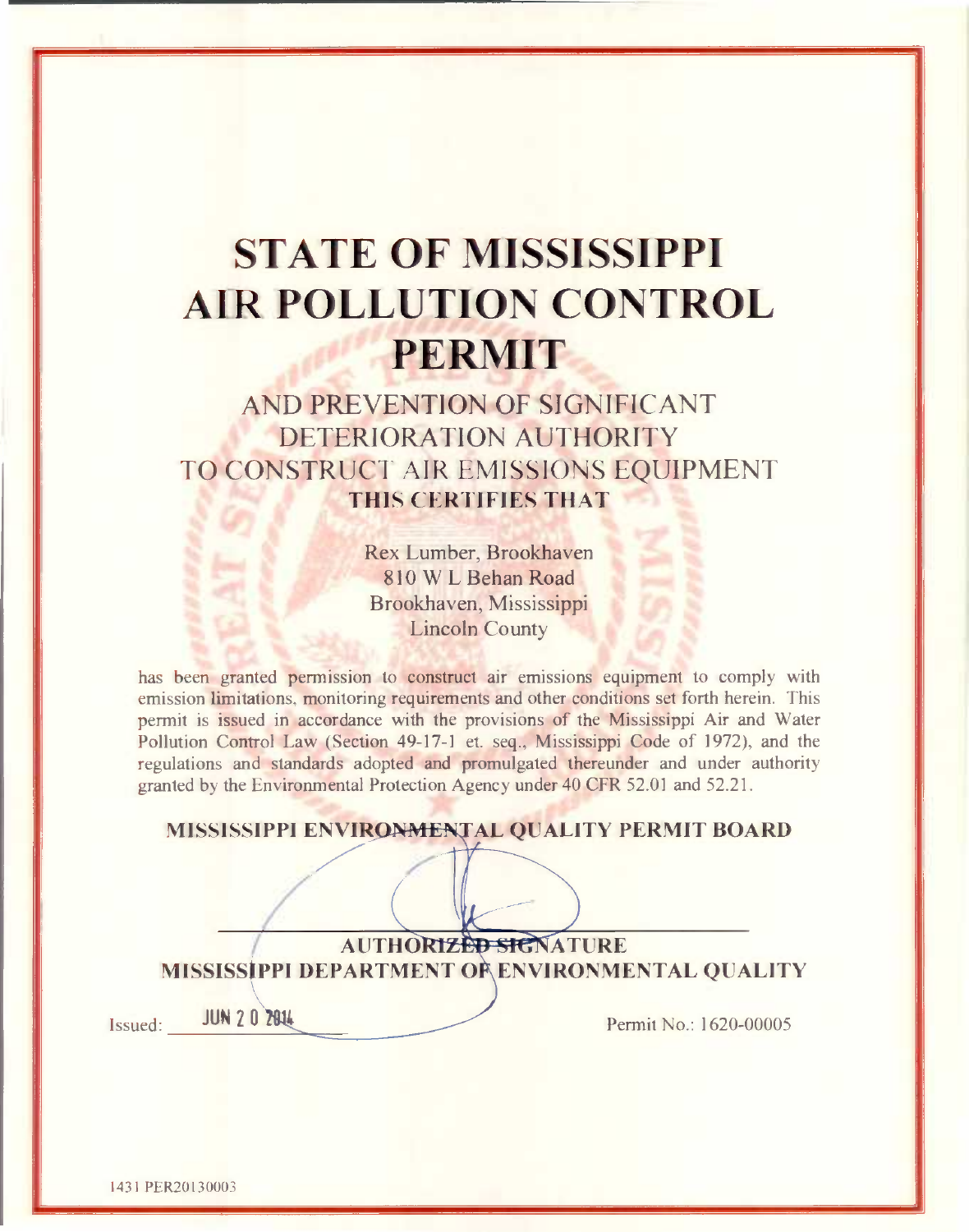## **Part I**

# **A. GENERAL CONDITIONS**

- 1. This permit is for air pollution control purposes only. (Ref.: 11 Miss. Admin. Code Pt. 2, R. 2.1.D.)
- 2. Any activities not identified in the application are not authorized by this permit. (Ref.: Miss. Code Ann. 49-17-29 1.b)
- 3. The knowing submittal of a permit application with false information may serve as the basis for the Permit Board to void the permit issued pursuant thereto or subject the applicant to penalties for operating without a valid permit pursuant to State Law. (Ref.: 11 Miss. Admin. Code Pt. 2, R. 2.2.B(5).)
- 4. It is the responsibility of the applicant/permittee to obtain all other approvals, permits, clearances, easements, agreements, etc., which may be required including, but not limited to, all required local government zoning approvals or permits. (Ref.: 11 Miss. Admin. Code Pt. 2, R. 2.1.D(6).)
- 5. The issuance of a permit does not release the permittee from liability for constructing or operating air emissions equipment in violation of any applicable statute, rule, or regulation of state or federal environmental authorities. (Ref.: 11 Miss. Admin. Code Pt. 2, R. 2.2.B(7).)
- 6. It shall not be a defense for a permittee in an enforcement action that it would have been necessary to halt or reduce the permitted activity in order to maintain compliance with the conditions of the permit, unless halting or reducing activity would create an imminent and substantial endangerment threatening the public health and safety of the lives and property of the people of this state. (Ref.: 11 Miss. Admin. Code Pt. 2, R. 2.2. $B(15)(a)$ .)
- 7. The permit and/or any part thereof may be modified, revoked, reopened, and reissued, or terminated for cause. Sufficient cause for a permit to be reopened shall exist when an air emissions stationary source becomes subject to Title V. The filing of a request by the permittee for a permit modification, revocation and reissuance, or termination, or of a notification of planned changes or anticipated noncompliance does not stay any permit condition. (Ref.: 11 Miss. Admin. Code Pt. 2, R. 2.2.B(15)(b).)
- 8. The permit does not convey any property rights of any sort, or any exclusive privilege. (Ref.: 11 Miss. Admin. Code Pt. 2, R. 2.2.B(15)(c).)
- 9. The permittee shall furnish to the DEQ within a reasonable time any information the DEQ may request in writing to determine whether cause exists for modifying, revoking and reissuing, or terminating the permit or to determine compliance with the permit. Upon request, the permittee shall also furnish to the DEQ copies of records required to be kept by the permit or, for information claimed to be confidential, the permittee shall furnish such records to the DEQ along with a claim of confidentiality. The permittee may furnish such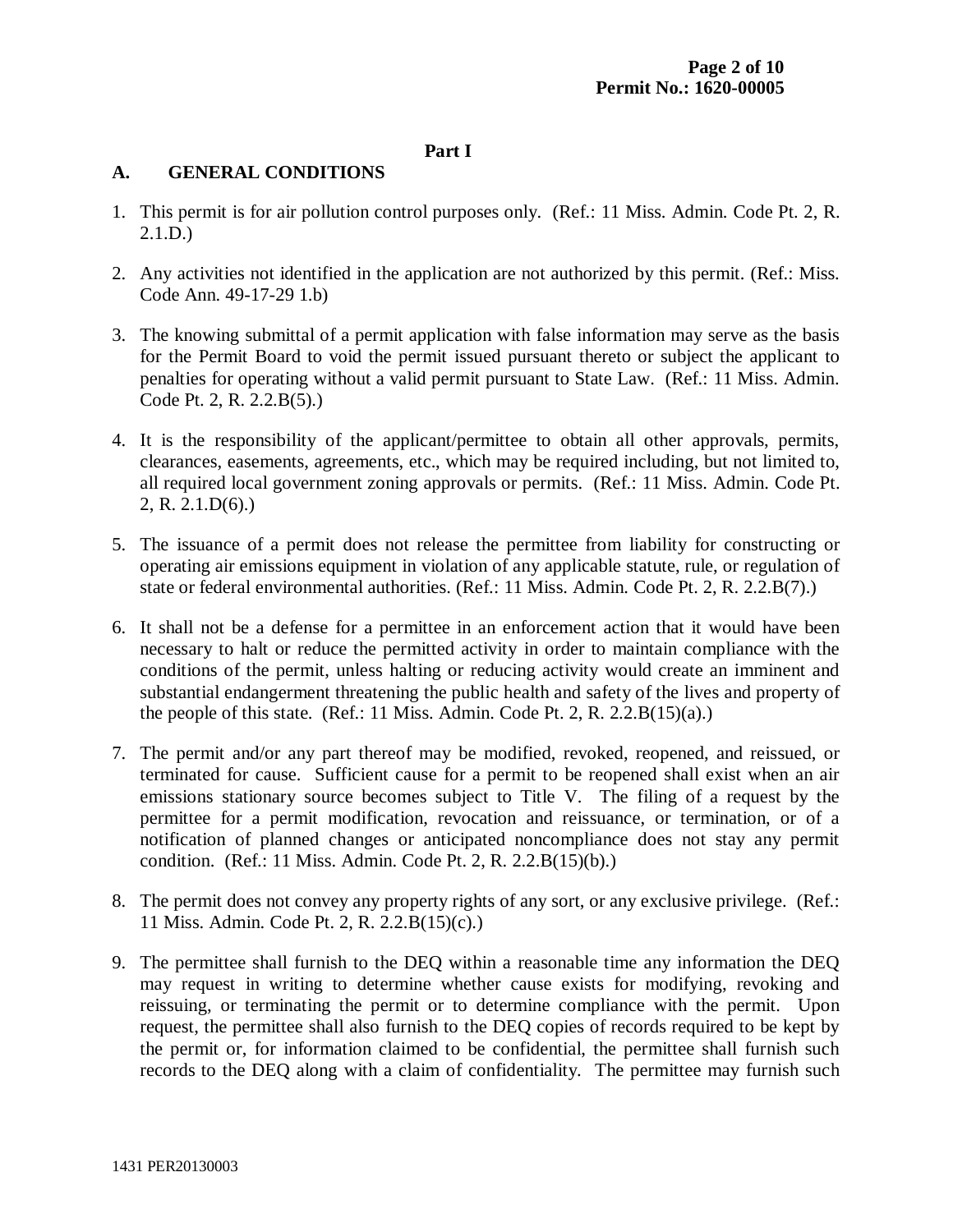records directly to the Administrator along with a claim of confidentiality. (Ref.: 11 Miss. Admin. Code Pt. 2, R. 2.2.B(15)(d).)

- 10. Design and Construction Requirements: The stationary source shall be designed and constructed so as to operate without causing a violation of an Applicable Rules and Regulations, without interfering with the attainment and maintenance of State and National Ambient Air Quality Standards, and such that the emission of air toxics does not result in an ambient concentration sufficient to adversely affect human health and well-being or unreasonably and adversely affect plant or animal life beyond the stationary source boundaries. (Ref.: 11 Miss. Admin. Code Pt. 2, R. 2.5.A.)
- 11. Solids Removal: The necessary facilities shall be constructed so that solids removed in the course of control of air emissions may be disposed of in a manner such as to prevent the solids from becoming windborne and to prevent the materials from entering State waters without the proper environmental permits. (Ref.: Miss. Code Ann. 49-17-29)
- 12. Diversion and Bypass of Air Pollution Controls: The air pollution control facilities shall be constructed such that diversion from or bypass of collection and control facilities is not needed except as provided for in 11 Miss. Admin. Code Pt. 2, R. 1.1.10, "Air Emission Regulations for the Prevention, Abatement, and Control of Air Contaminants", Section 10. (Ref.: 11 Miss. Admin. Code Pt. 2, R. 1.10.)
- 13. Fugitive Dust Emissions from Construction Activities: The construction of the stationary source shall be performed in such a manner so as to reduce fugitive dust emissions from construction activities to a minimum. (Ref.: 11 Miss. Admin. Code Pt. 2, R. 2.5.A(4).)
- 14. Right of Entry: The permittee shall allow the Mississippi Department of Environmental Quality Office of Pollution Control and the Mississippi Environmental Quality Permit Board and/or their representatives upon presentation of credentials:
	- a) To enter upon the permittee's premises where an air emission source is located or in which any records are required to be kept under the terms and conditions of this permit; and
	- b) At reasonable times to have access to and copy any records required to be kept under the terms and conditions of this permit; to inspect any monitoring equipment or monitoring method required in this permit; and to sample any air emissions. (Ref.: Miss. Code Ann. 49-17-21)
- 15. Permit Modification or Revocation: After notice and opportunity for a hearing, the Permit Board may modify the permit or revoke it in whole or in part for good cause shown including, but not limited to:
	- a) Persistent violation of any of the terms or conditions of this permit;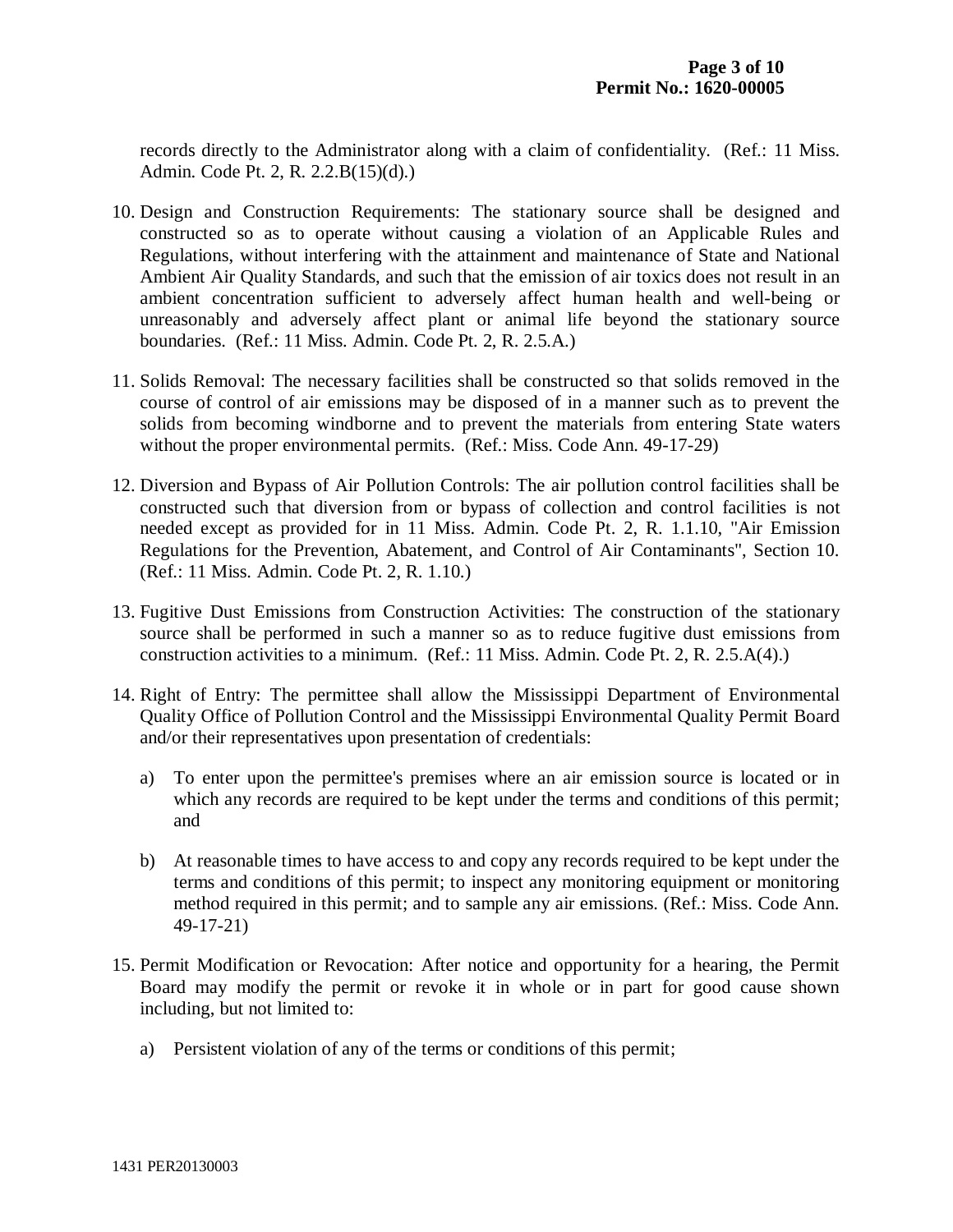- b) Obtaining this permit by misrepresentation or failure to disclose fully all relevant facts; or
- c) A change in federal, state, or local laws or regulations that require either a temporary or permanent reduction or elimination of previously authorized air emission.

(Ref.: 11 Miss. Admin. Code Pt. 2, R. 2.2.C.)

- 16. Public Record and Confidential Information: Except for data determined to be confidential under the Mississippi Air & Water Pollution Control Law, all reports prepared in accordance with the terms of this permit shall be available for public inspection at the offices of the Mississippi Department of Environmental Quality, Office of Pollution Control. (Ref.: Miss. Code Ann. 49-17-39)
- 17. Permit Transfer: This permit shall not be transferred except upon approval of the Permit Board. (Ref.: 11 Miss. Admin. Code Pt. 2, R. 2.16.B.)
- 18. Severability: The provisions of this permit are severable. If any provision of the permit, or the application of any provision of the permit to any circumstances, is challenged or held invalid, the validity of the remaining permit provisions and/or portions thereof or their application to other persons or sets of circumstances, shall not be affected thereby. (Ref. 11 Miss. Admin. Code Pt. 2, R. 2.1.D(7).)
- 19. Permit Expiration: The permit to construct will expire if construction does not begin within eighteen (18) months from the date of issuance or if construction is suspended for eighteen (18) months or more. (Ref.: 11 Miss. Admin. Code Pt. 2, R. 2.5.C(1).)
- 20. Certification of Construction: A new stationary source issued a Permit to Construct cannot begin operation until certification of construction by the permittee. (Ref.: 11 Miss. Admin. Code Pt. 2, R. 2.5.D(3).)
- 21. Beginning Operation: Except as prohibited in Part I, Condition 24 of this permit, after certification of construction by the permittee, the Permit to Construct shall be deemed to satisfy the requirement for a permit to operate until the date the application for issuance or modification of the Title V Permit or the application for issuance or modification of the State Permit to Operate, whichever is applicable, is due. This provision is not applicable to a source excluded from the requirement for a permit to operate as provided by 11 Miss. Admin. Code Pt. 2, R. 2.13.G. (Ref.: 11 Miss. Admin. Code Pt. 2, R. 2.5.D(4).)
- 22. Application for a Permit to Operate: Except as otherwise specified in Part I, Condition 24 of this permit, the application for issuance or modification of the State Permit to Operate or the Title V Permit, whichever is applicable, is due twelve (12) months after beginning operation or such earlier date or time as specified in the Permit to Construct. The Permit Board may specify an earlier date or time for submittal of the application. Beginning operation will be assumed to occur upon certification of construction, unless the permittee specifies differently in writing. (Ref.: 11 Miss. Admin. Code Pt. 2, R. 2.5.D(5).)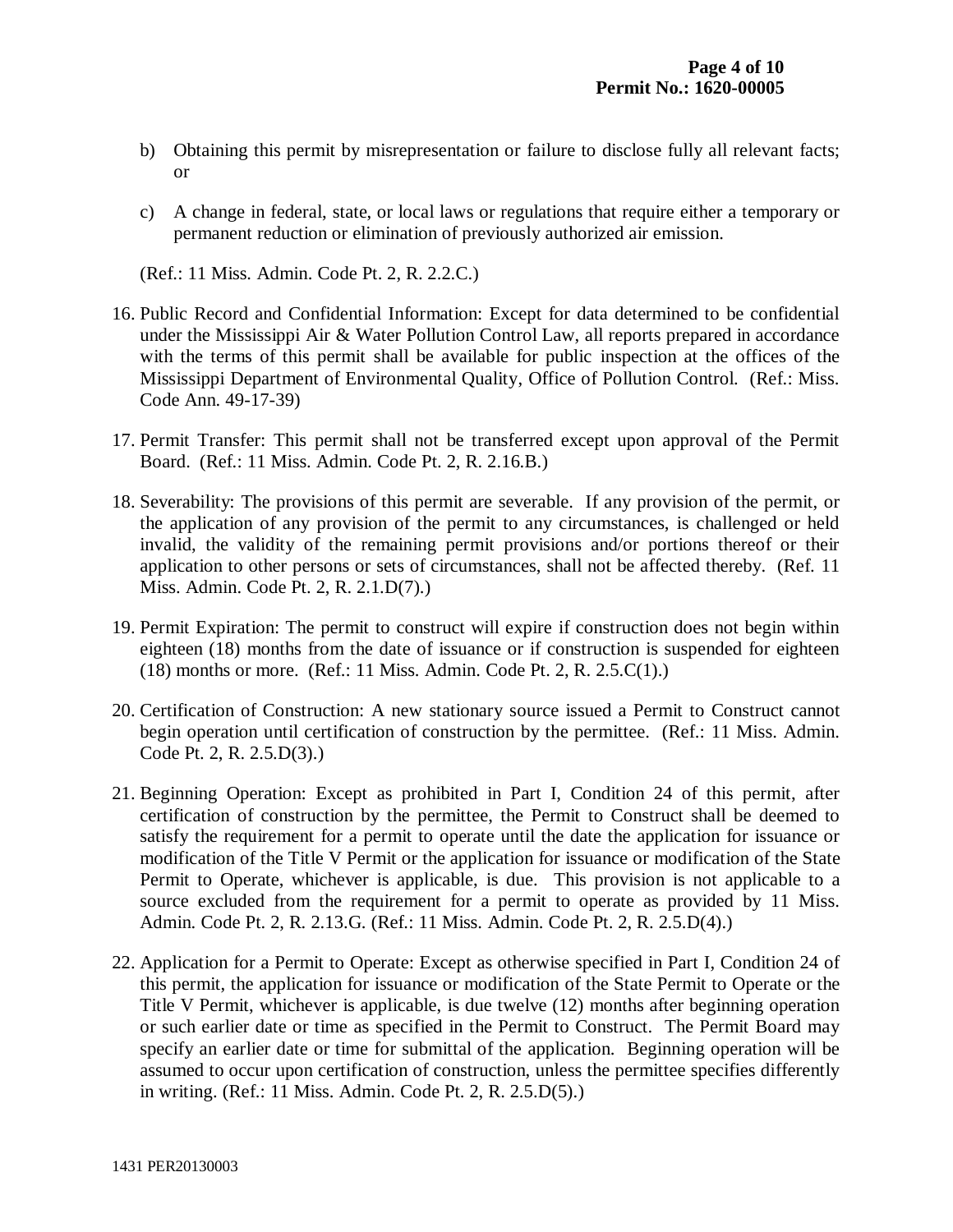- 23. Operating Under a Permit to Construct: Except as otherwise specified in Part I, Condition 24 of this permit, upon submittal of a timely and complete application for issuance or modification of a State Permit to Operate or a Title V Permit, whichever is applicable, the applicant may continue to operate under the terms and conditions of the Permit to Construct and in compliance with the submitted application until the Permit Board issues, modifies, or denies the Permit to Operate. (Ref.: 11 Miss. Admin. Code Pt. 2, R. 2.5.D(6).)
- 24. Application Requirements for a Permit to Operate for Moderate Modifications: For moderate modifications that require contemporaneous enforceable emissions reductions from more than one emission point in order to "net" out of PSD/NSR, the applicable Title V Permit to Operate or State Permit to Operate must be modified prior to beginning operation of the modified facilities. (Ref.: 11 Miss. Admin. Code Pt. 2, R. 2.5.D(7).)
- 25. Compliance Testing: Regarding compliance testing:
	- a) The results of any emissions sampling and analysis shall be expressed both in units consistent with the standards set forth in any Applicable Rules and Regulations or this permit and in units of mass per time.
	- b) Compliance testing will be performed at the expense of the permittee.
	- c) Each emission sampling and analysis report shall include but not be limited to the following:
		- (1) detailed description of testing procedures;
		- (2) sample calculation(s);
		- (3) results; and
		- (4) comparison of results to all Applicable Rules and Regulations and to emission limitations in the permit.

(Ref.: 11 Miss. Admin. Code Pt. 2, R. 2.6.B(3), (4), & (6).)

# **B. GENERAL NOTIFICATION REQUIREMENTS**

- 1. Within fifteen (15) days of beginning actual construction, the permittee must notify DEQ in writing that construction has begun. (Ref.: 11 Miss. Admin. Code Pt. 2, R. 2.5.C(2).)
- 2. The permittee must notify DEQ in writing when construction does not begin within eighteen (18) months of issuance or if construction is suspended for eighteen (18) months or more. (Ref.: 11 Miss. Admin. Code Pt. 2, R. 2.5.C(3).)
- 3. Upon the completion of construction or installation of an approved stationary source or modification, the applicant shall notify the Permit Board that construction or installation was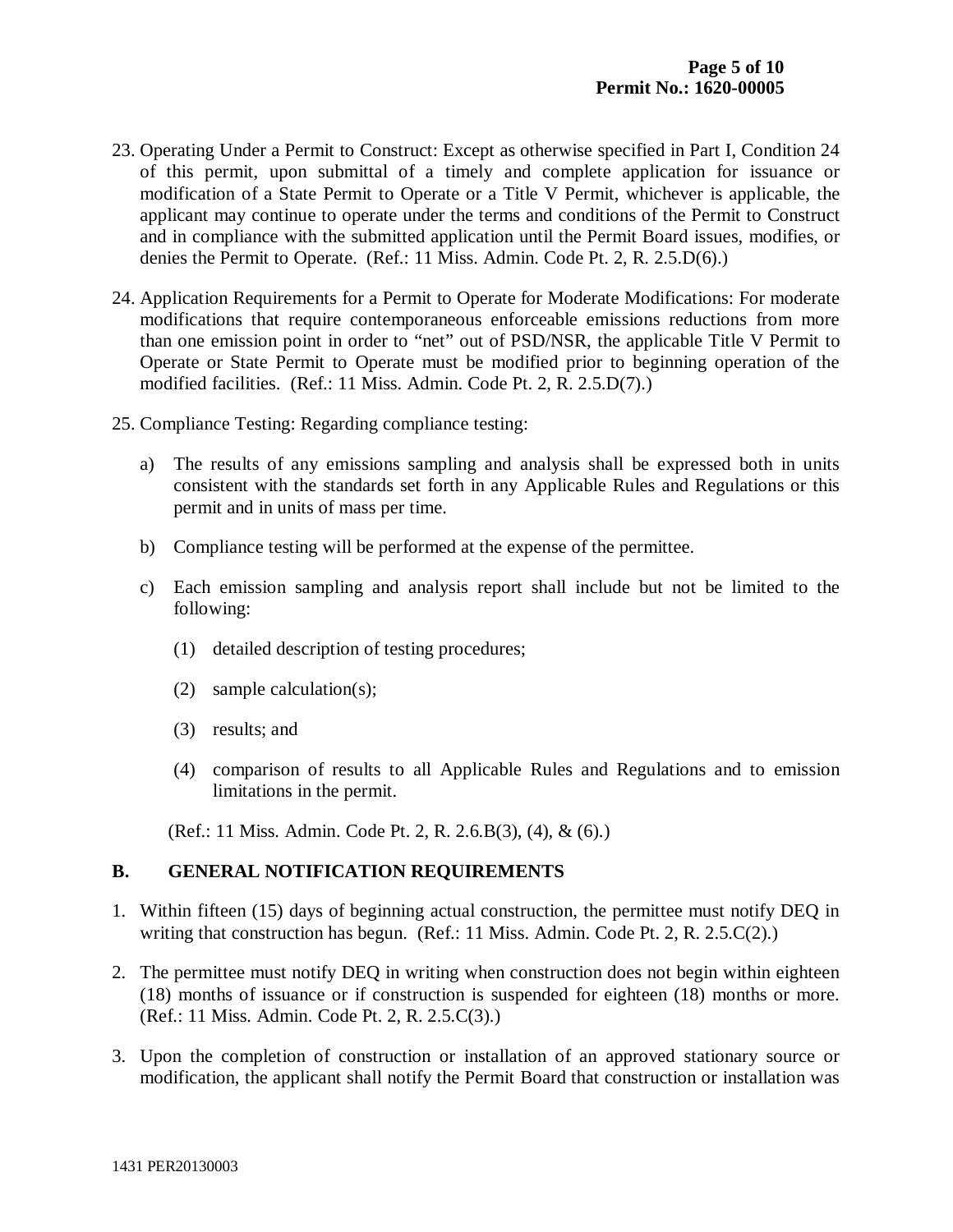performed in accordance with the approved plans and specifications on file with the Permit Board. (Ref.: 11 Miss. Admin. Code Pt. 2, R. 2.5.D(1).)

4. The Permit Board shall be promptly notified in writing of any change in construction from the previously approved plans and specifications or permit. If the Permit Board determines the changes are substantial, it may require the submission of a new application to construct with "as built" plans and specifications. Notwithstanding any provision herein to the contrary, the acceptance of an "as built" application shall not constitute a waiver of the right to seek compliance penalties pursuant to State Law. (Ref.: 11 Miss. Admin. Code Pt. 2, R.  $2.5.D(2).$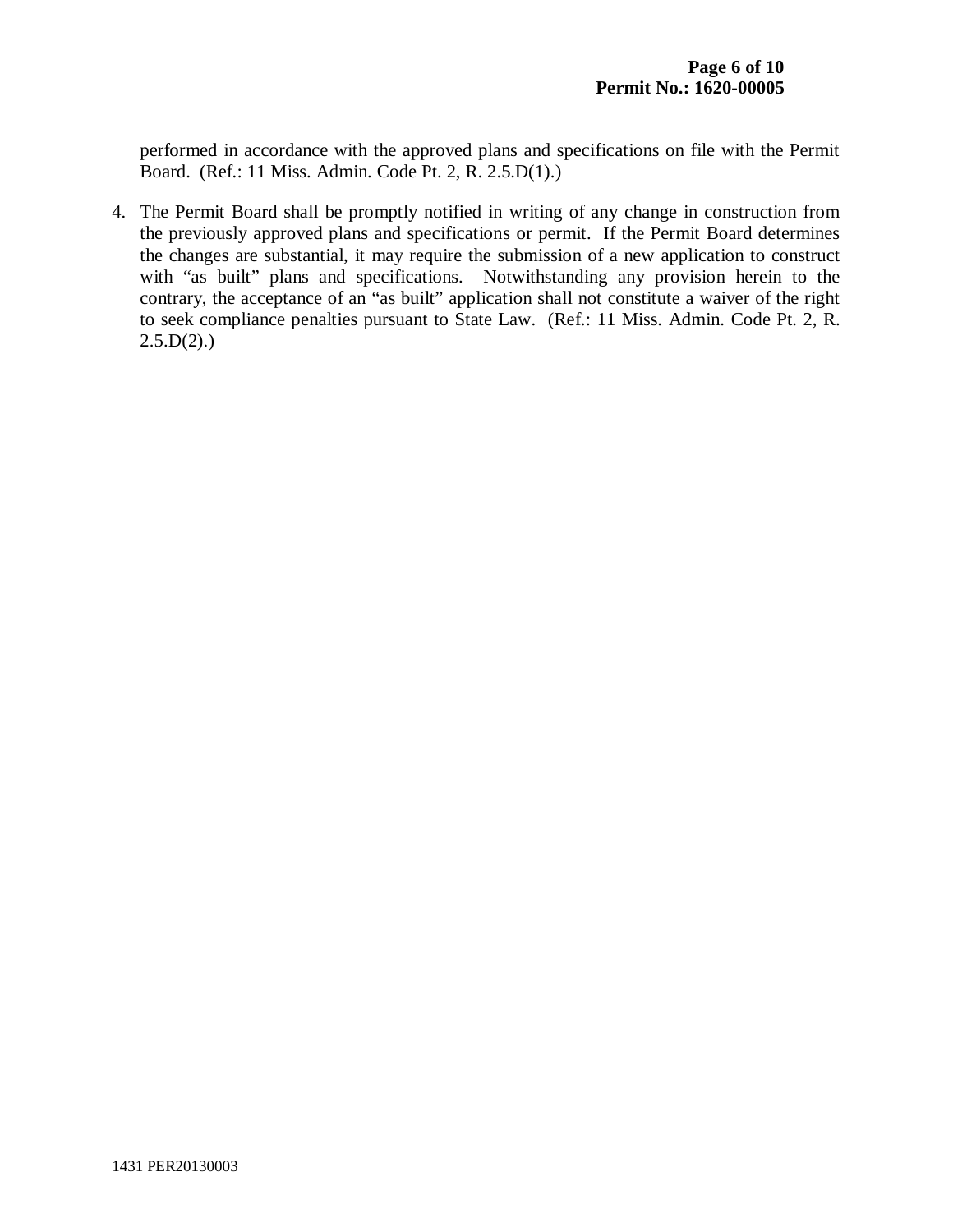#### **Part II.**

# **EMISSION LIMITATIONS AND MONITORING REQUIREMENTS**

**Beginning June 20, 2014, the permittee is authorized to construct air emissions equipment and emit air contaminants from AA-002, the new No. 2 Woodwaste Direct-Fired Continuous Feed Lumber Kiln (Heat Input Capacity 30 MMBTU/Hr) which will replace the Existing Woodwaste Direct Fired Batch Lumber Kiln No. 2.**

**The air emissions equipment shall be constructed to comply with the emission limitations and monitoring requirements specified below.**

## **EMISSIONS LIMITATIONS**

| PM/PM10        | 0.30 grains/dry standard cubic foot (grains/dscf),<br>as determined by EPA Methods 1-5, 40 CFR 60,<br>Appendix A. (Ref.: 11 Miss. Admin. Code Pt. 2,<br>R. 1.3. D(2) |
|----------------|----------------------------------------------------------------------------------------------------------------------------------------------------------------------|
| <b>SO2</b>     | 4.8 pounds per million BTU (lb/ MMBTU) heat<br>input, as determined by EPA Method 6, 40 CFR<br>60, Appendix A. (Ref.: 11 Miss. Admin. Code Pt.<br>2, R. 1.4.A(1)     |
| <b>Opacity</b> | 40% as determined by EPA Test Method 9, 40<br>CFR 60, Appendix A. (Ref.: 11 Miss. Admin<br>Code Pt. 2, R.1.3A)                                                       |

# **BACT LIMITATIONS**

| <b>VOC</b> (Total) | 4.804 lb/MBF not to exceed 180.15 tons/yr, as     |
|--------------------|---------------------------------------------------|
|                    | determined by EPA Reference Method 25A, 40        |
|                    | <b>CFR Part 60 Appendix A, and EPA Other Test</b> |
|                    | Method (OTM) 26                                   |

**All test methods specified above shall be those versions, or their approved equivalents, which are in effect June 20, 2014.**

## **OPERATIONAL REQUIREMENTS**

**The permittee is required to operate Kiln No 2. (AA-002) and associated equipment using Good Work Practices. This includes regularly scheduled maintenance on the kiln and internal kiln monitoring to minimize over-drying of lumber in accordance with the**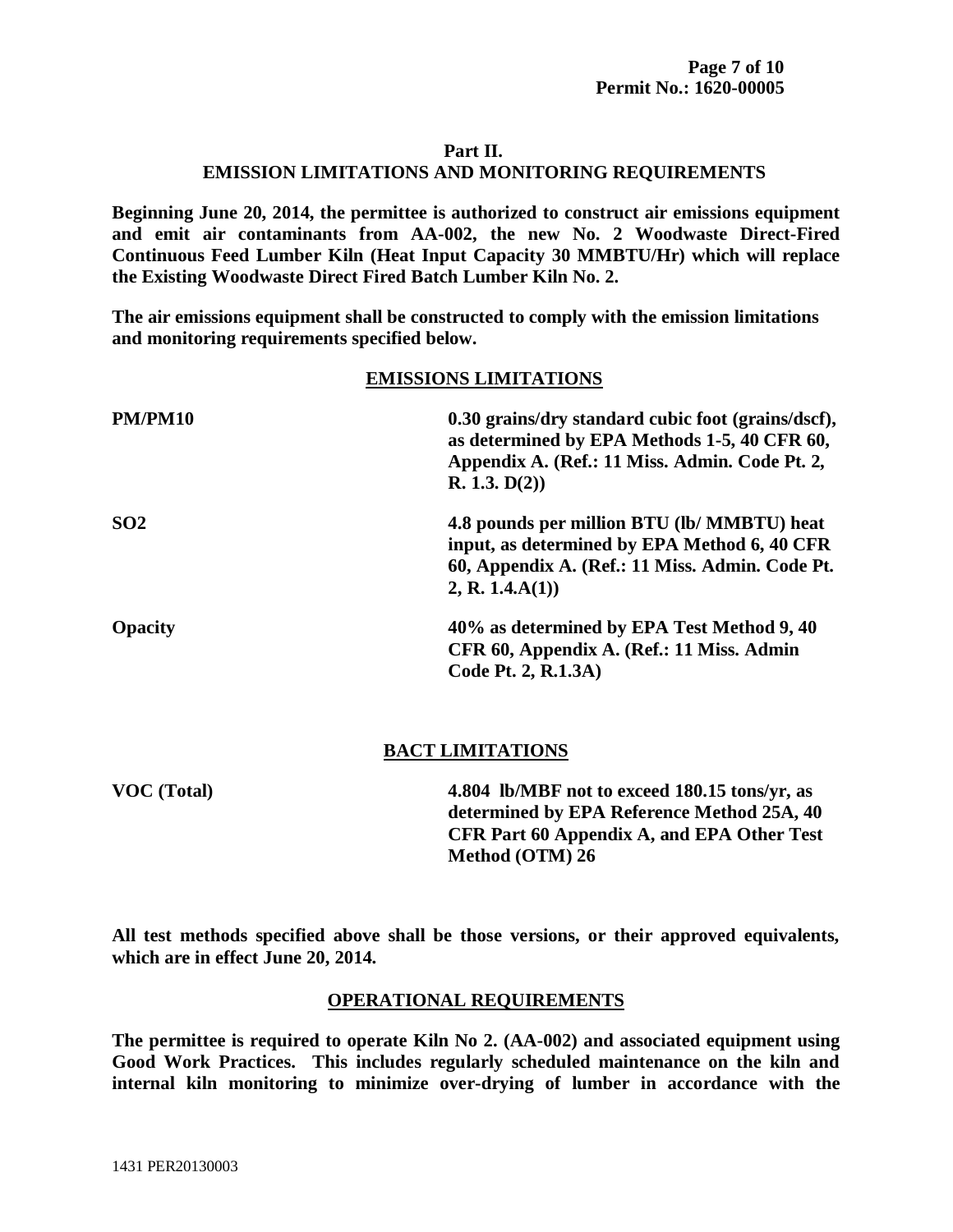**facility's operations and maintenance manual. Records shall be kept which demonstrate that Good Work Practices have been utilized in the operation of the kiln.** 

**For Emission Point AA-002, maintenance inspections shall be performed each month, or more often as needed, and maintenance shall be performed as dictated by inspection results so that proper operation of the dry kiln is maintained. Records of any inspections and/or maintenance shall be kept in log form and must be made available for review upon request during any inspection visit by Office of Pollution Control personnel.**

**For Emission Point AA-002, the permittee shall perform monthly visual observations of the exhaust stack and keep records of each observation. If conditions are such that visible emissions are observed, then the permittee shall perform a visible emissions evaluation (VEE) using 40 CFR Part 60, Appendix A, Method 9. If VEE readings cannot be taken using Method 9, the permittee shall note these conditions in the record and provide an explanation of why it was not possible to perform opacity readings/observations. The permittee shall submit a summary report to MDEQ on an annual basis. The report shall be postmarked no later than 30 days following the annual reporting period ending December 31. All instances of deviations from permit requirements must be clearly identified in such reports and all required reports must be certified by a responsible official, consistent with 11 Miss. Admin. Code Pt. 2, R. 6.2.E.**

**For Emission Point AA-002, the permittee shall cease operation and render the existing batch lumber kiln (No. 2) inoperable upon completion of the startup and shakedown period associated with the new continuous feed lumber kiln (Also labeled No. 2) but no later than three (3) months from the initial startup date of the new continuous feed kiln.**

**For Emission Point AA-002, the permittee shall limit kiln production to 75,000,000 boardfeet per year (BFY) on a rolling 12 month basis.**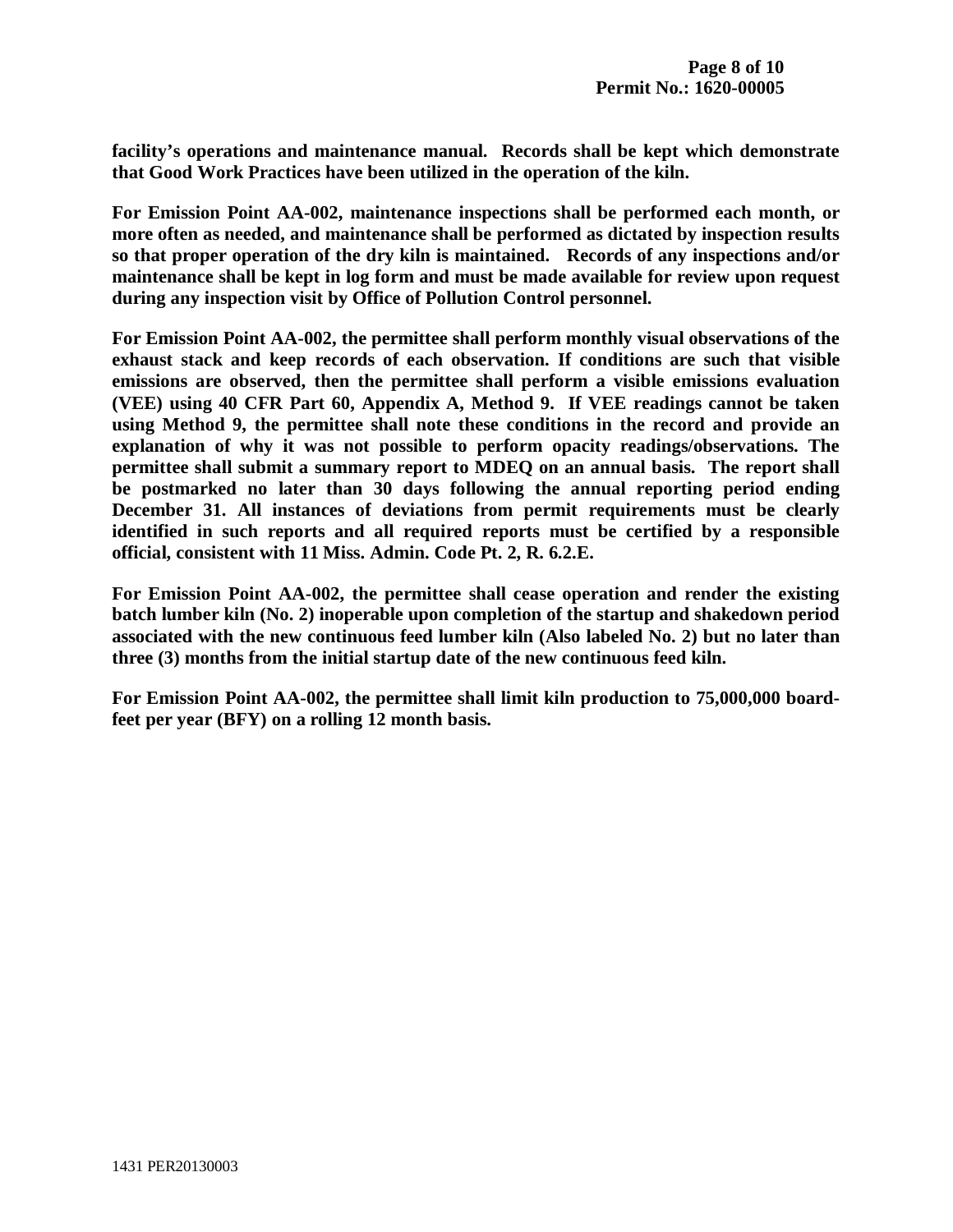## **Part III. OTHER REQUIREMENTS**

- **1. For Emission Point AA-002, the permittee must submit a certification of completion of construction within ten (10) days of start-up.**
- **2. For Emission Point AA-002, the permittee is authorized to burn as fuel only uncontaminated woodwaste. For purposes of this permit, woodwaste is defined as sawdust, bark, green chips, and planer shavings generated from the processing of harvested timber and may be purchased from outside sources.**
- **3. For Emission Point AA-002, the permittee shall demonstrate compliance with PM and VOC emission limitations by stack testing in accordance with EPA Reference Methods 1-5 and 25A of 40 CFR 60, Appendix A and Other Test Method 26 (OTM-26) or an otherwise approved method and with the procedures outlined below:**
	- **a. The initial compliance demonstration test shall be performed within 180 days after initial start-up of the permitted equipment.**
	- **b. A written test protocol must be submitted at least thirty (30) days prior to the intended test date(s) to ensure that all test methods and procedures are acceptable to the office of pollution control. If needed, the permittee may request a pretest conference to discuss the test methods and procedures. The pretest conference should be scheduled at least thirty (30) days prior to the test date.**
	- **c. A notification of the scheduled test date(s) should be submitted ten (10) days prior to the scheduled date(s) so that an observer may be afforded the opportunity to witness the test(s).**
	- **d. Testing must be performed at no less than 80% of the maximum rated capacity of the system. If the permittee desires to test at a rate less than 80% of maximum rated capacity, it must be agreed upon by MDEQ during a pretest conference.**
	- **e. The test must consist of three test runs of at least one (1) hour each.**
	- **f. The test results must be submitted to the Office of Pollution Control (OPC) within 60 days following completion of the compliance demonstration test.**
	- **g. The compliance demonstration testing shall be performed once. The need for additional testing will be addressed in the facility's operating permit, once issued.**